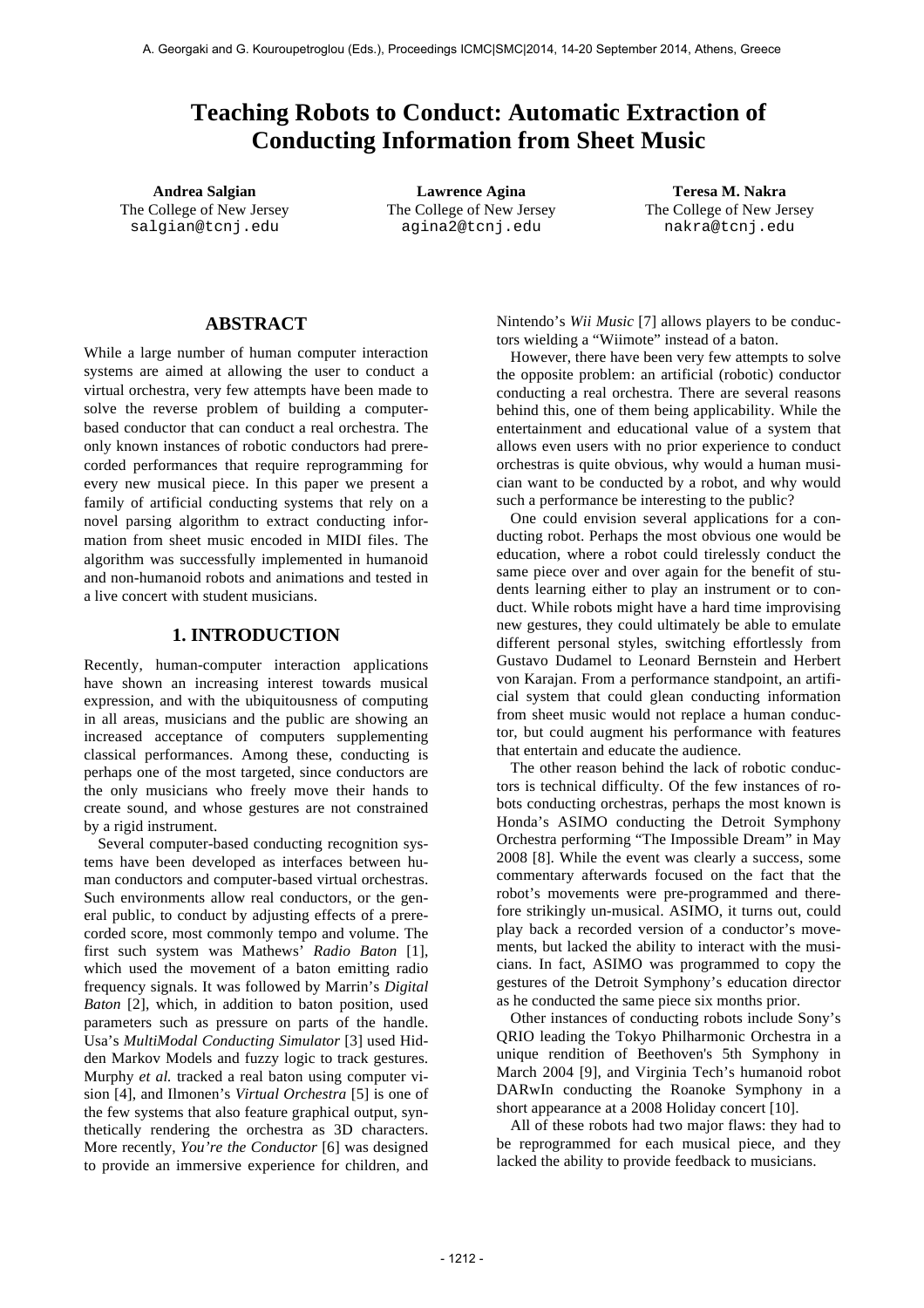In this paper we address the first problem by introducing a family of systems that can conduct any musical piece in real time without having to be reprogrammed. Whether our artificial conductors are animated or robotic, humanoid or not, they rely on a parsing algorithm that we developed to read the score of a musical piece stored in a MIDI file and extract conducting information that allows them to generate and perform gestures that convey tempo, dynamics, and cueing to conduct a musical piece whose score is stored in a MIDI file.

# **2. SYSTEM OVERVIEW**

Human conductors learn a new musical piece from its score. Since there is no single standard for the digital notation of sheet music, MIDI files have served as the ad-hoc standard. (Although newer music notation formats such as MusicXML [11] do exist, it has been suggested by [12] that the affordances of MIDI justify its continued use.) Therefore, we settled on using the MIDI format. Since the MIDI format was not intended for musical notation, it has its limitations, and we will discuss some of these throughout this paper.

The MIDI file format was originally designed to function as a serial protocol between different electronic instruments, and as such they can encode note and timing events, as well as volume information. Multiple channels originally designed to interface between multiple instruments can be used to encode the music to be played by different instruments in the orchestra.

A variety of software packages are available to generate MIDI files from sheet music or audio recordings. In addition, software packages can be used to manually annotate MIDI files with additional information that is not available in the notes themselves, such as articulation, dynamics, or even cueing. This annotation process would be akin to a conductor making notes on conventional paper scores.

In addition to knowledge of the score, conducting relies on one's understanding of gestures. While a general set of beat patterns does exist, and is documented in conducting textbooks, there is no general consensus regarding the allowed variations within gestures, or the exact meaning behind each gesture [13].

Given general knowledge of conducting gestures, and the MIDI file containing the musical score, our system will generate conducting gestures for indicating tempo, dynamics, and entrance cueing.

# **3. ALGORITHM**

#### **3.1. MIDI Parser**

Much of the processing is done by the MIDI file parser, which needs to extract all the available musical information that is needed for conducting.

MIDI files will typically contain several tracks: one for each instrument in the orchestra, and an additional global track which contains information about the time

signature, tempo, ensemble dynamic, and key signature.

Although the actual notes that have to be played are not important for conducting, all tracks of a MIDI file need to be analyzed from the beginning to the end. Events such as note-on, note-off, as well as changes in dynamics are stored in individual instrument tracks based on the time at which they occur. The global track contains information about global dynamic levels, as well as tempo and time signature, also labeled with their timing.

While humans refer to musical timing using beats, which are based on tempo, MIDI files use a unique metric of absolute time called ticks. Our parser converts from ticks to beats using the formulas:

$$
seconds = \frac{60 * ticks}{tempo * conversionConstant}
$$
 (1)

and

$$
beatsPerSecond = \frac{tempo}{60} \qquad (2)
$$

where the conversion constant is a value specified in the MIDI file.

The basis of the right hand gestures is formed by information about tempo and time signature in the global track. Left hand gestures include entrance and dynamics cueing.

Because cue data is not explicitly stored in MIDI files, the parser will have to use the note-on and noteoff events from individual tracks to determine when each instrument is playing. An entrance cue is necessary when an instrument starts playing after a longer period of rest. However, human conductors don't have a set formula for how long (in number of seconds or number of measures) a rest period must be in order for the instrument to require a cue.

When determining the need for an entrance cue, our parser uses a set of thresholds that allow tempo to play a role in the number of measures that are considered a longer period of rest, loosely correlating the length to actual time.

Volume information is stored in all tracks: the global track contains information for the whole orchestra, while the other tracks have information for individual instruments. The parser analyzes all tracks looking for changes in dynamics, and generates requests for dynamic cueing gestures.

MIDI files encode dynamics using numerical values that are not always equivalent to the typical pianissimo through fortissimo notation, but since conducting only requires information about changes in dynamics, this did not impact system performance.

When no global or channel dynamic values are present, the parsing algorithm averages the stored dynamic levels for all instruments and stores the average as the global marking.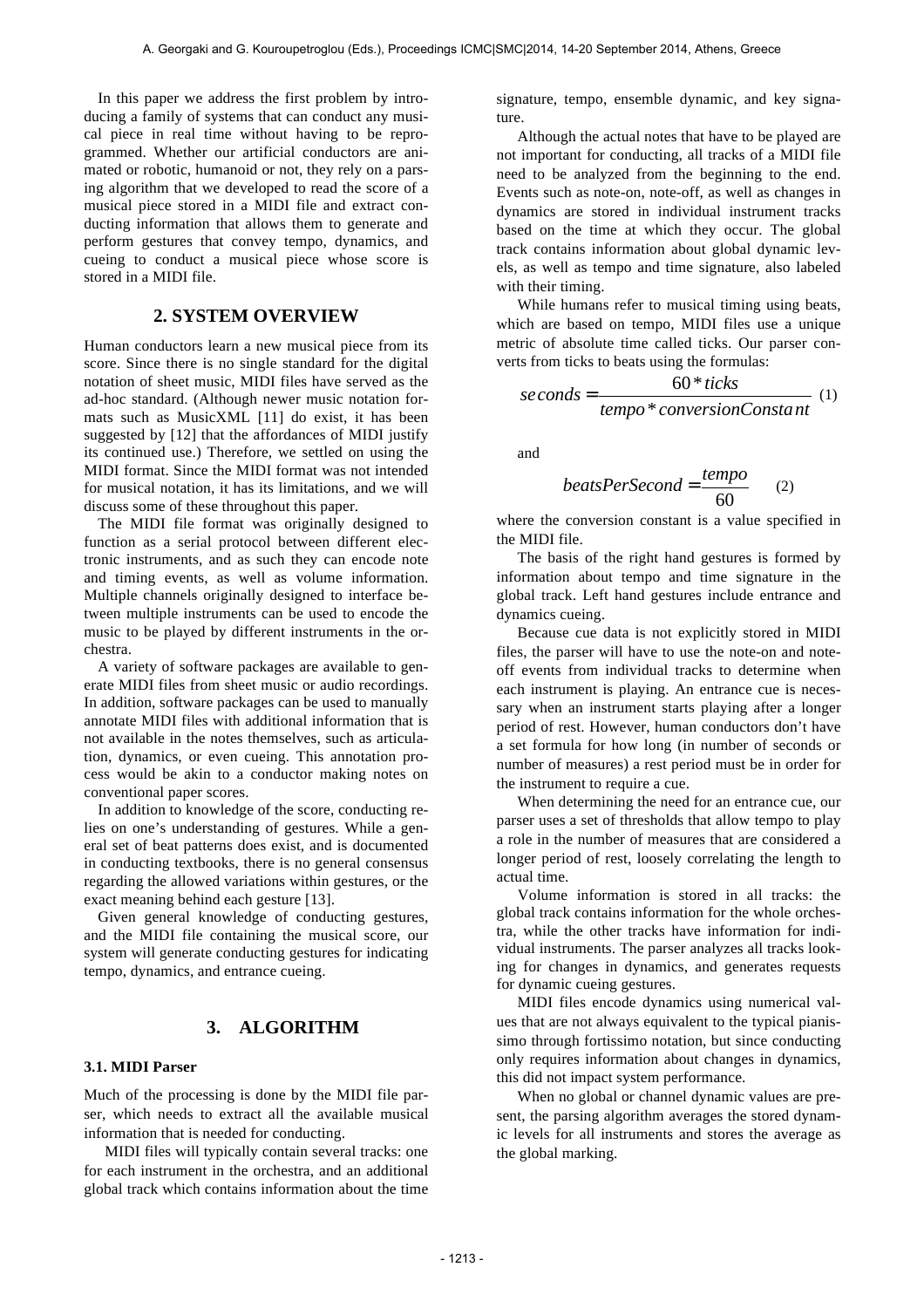In addition to extracting information about conducting gestures, our algorithm helps musicians keep track of where they are in the song by calculating not only the relative beat number within the current measure, but also of the current measure number. This information is not stored explicitly in the MIDI file, but can be computed using formulas (1) and (2).

#### **3.2. Gestures**

The MIDI parser can be used to implement a variety of conducting systems, humanoid and non-humanoid robots, and animations.

For humanoid versions we used a Microsoft Kinect to capture the basic gestures of a human conductor. Unlike the method that was used to prepare for ASIMO's conducting performance, however, we did not capture the conducting of an entire musical piece. Instead, we collected geometric data about how the right hand gestures move during an individual beat pattern, and how the left hand goes up and down to indicate changes in dynamics. Our software used this data in conjunction with the current value of the tempo to provide gestures of appropriate speed.

Non-humanoid versions varied widely, but they all strived to display all the available information in a manner that is easy to follow by musicians.

#### **3.3 Challenges, Solutions and Limitations**

Due to the nature of MIDI files, our algorithm has some limitations.

MIDI files terminate when all instruments are done playing, rather than the song is intended to be over. That is, if a composition is intended to end with a rest interval, this will not be stored in the file. While this does not make any difference from an audio standpoint, it might make for an awkward ending to the conducting performance, leaving the conductor with the arms in the air. To address this problem, if the MIDI file ends before the end of the measure, the artificial conductor will perform additional gestures to conduct the measure to the end.

Since measures are not explicitly marked, possible rests at the end of a piece (which are fairly common) make pickup beats (notes that come before the first complete measure of a composition) virtually impossible to detect. To help with this situation, our program requires the user to manually indicate whether the composition has a pickup beat, and its length if one exists.

Another piece of information missing from MIDI files is articulation. Our current implementation therefore cannot handle it. An easy solution would be to use additional tracks in the MIDI file to manually annotate the composition with articulation information. Teaching an artificial conductor the fairly subtle differences between staccato and legato conducting gestures is also a challenging task.

More important limitations of an artificial conductor are the lack of emotion, improvisation, and feedback. Our students implementing the algorithm found the

lack of emotion of a computer-based conductor to be especially troublesome and decided to address it for humanoid systems (in an admittedly very limited way) with a little trick. Artificial faces were designed to be able to convey a small number of emotions (happy, sad, excited, or neutral), and MIDI files were manually annotated with times during the composition where the conductor would have to convey these feelings. This solution generated its own problems, however: too much manual annotation would defeat the purpose of having a system that can automatically conduct any musical piece. And humanoid robots or animations with various facial expressions can get dangerously close to the "uncanny valley" [14], causing feelings of revulsion in musicians and audiences alike.

The lack of improvisation means that conducting performances of the same piece will always be identical, something that never happens with human conductors, but in an educational setting this might prove to be an advantage.

The lack of feedback is perhaps the most serious limitation of our current algorithm. Although all our conducting systems generated their gestures in real time, the lack of feedback to musicians made their performance no different from a prerecorded one. We plan to address this issue in the near future. We will start by investigating how an artificial conductor can ascertain tempo and volume information in real-time from the music that is being played and adjust its gestures to correct musicians if needed.

# **4. IMPLEMENTATION**

The algorithm was implemented by undergraduate students at our institution in several artificial conducting systems including humanoid and non-humanoid animations, as well as humanoid robots. Four of these systems are shown in Figures 1-4 and detailed below. Videos of all conducting robots in action can be found on our project website at

http://www.tcnj.edu/~nakra/ConductingRobots.html

Link (shown in Figure 1) is a humanoid robot that conducts by moving its arms, turning on cue lights on its chest, and displaying different facial expressions on a screen that serves as its head. The robot was constructed by our students from scratch, using a galvanized steel frame. The arms, made of high density foam, are powered by Vex Robotics motors and controlled by Arduino microcontrollers, and have two degrees of freedom. The right arm keeps the tempo, while the left arm shows dynamic cues. Since implementation of entrance cueing would have required an additional number of degrees of freedom in the arms, and ideally a rotating torso, we opted for a different alternative: the chest features images of each instrument that light up to cue entrance. The face displayed on the monitor shows emotions and also helps with entry cues.

Roxy (shown in Figure 2) is a screen based humanoid conductor with a supplemental graphical interface. The conductor's right arm shows the beat pattern, while the left arm is used for entrance cueing. The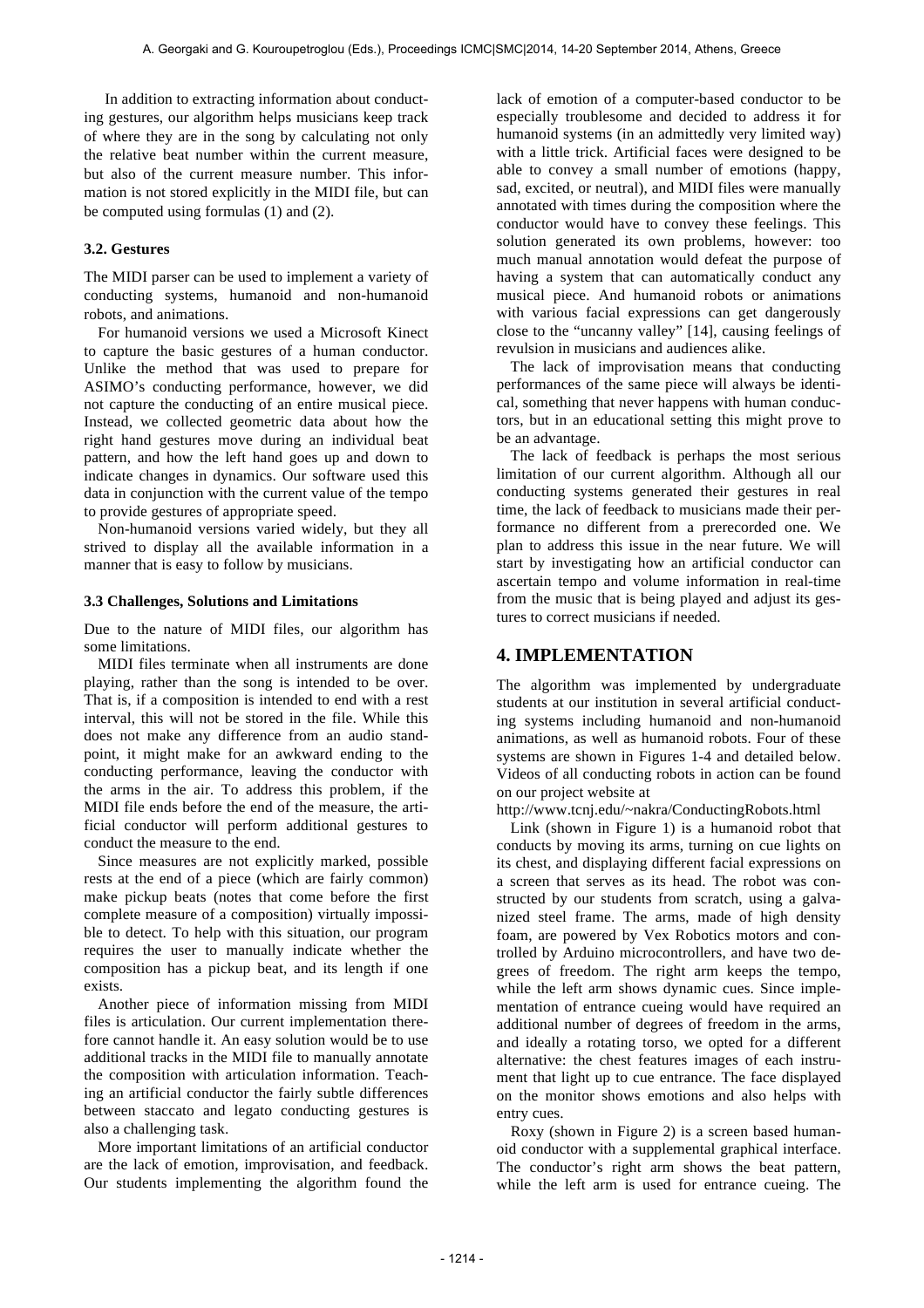number in the top left corner of the screen shows the current measure, the bottom left corner displays the time signature. The graphical bar on the right represents the dynamic level, with low-fill for soft and highfill for loud.



**Figure 1.** Conducting humanoid robot Link.



**Figure 2**. Humanoid conducting animation Roxy.

Carmen (shown in Figure 3) is a non-humanoid animation that represents conducting information through a variety of colored rectangles, with each color corresponding to a different instrument being played. The left side of the screen shows dynamics (with higher bars corresponding to louder music). The right side of the screen is used for cueing: bars drop down over the measure before the entry measure. The border flashes from white to black on the downbeat.



**Figure 3**. Non-humanoid conducting animation Carmen

Olmec (shown in Figure 4) is a hybrid humanoid/non-humanoid animation. It shows the current beat within the current measure as a dot circling around predefined positions. Entrance cues and dynamic change cues are encoded separately for each instrument through vertical bars on the bottom of the screen. An animation of a human face can issue nonverbal cues, such as changes in breathing, facial expressions, and nodding.



**Figure 4**. Non-humanoid conducting animation Olmec.

#### **5. EVALUATION**

A conductor, human or artificial, is useful if it can successfully convey information to musicians. To test the usefulness of our systems, and therefore the performance of our algorithm, we set up a live concert where our robots conducted a dectet of wind instruments played by undergraduate music majors at our institution. Each system conducted a different musical piece, rearranged for the dectet: Link conducted the theme from Dragon Roost Island in the *The Legend of Zelda* series of video games. Roxy conducted the song "For Good" from the Broadway musical *Wicked*. Carmen conducted the "Habanera" from Bizet's *Carmen.* Olmec conducted the song "Can't take my eyes off of you" by Frankie Valli. Figure 5 shows two of the conductors, Roxy and Olmec, in action.

At the end of the performance we surveyed musicians on their overall experience, as well as on reactions to individual robots.

Dectet members found being conducted by the four non-human conductors fairly acceptable overall, giving it an average rating of 7.22, with responses ranging from 4 to 10 on a 10-point scale anchored at *Unacceptable* and *Completely Acceptable*.

The musicians found the experience very interesting overall, giving it an average rating of 8.89, with responses ranging from 7 to 10 on a 10-point scale anchored at *Boring* and *Exciting*.

Musicians rated the artificial conductors only moderately effective overall at 6.78, with responses ranging from 5 to 9 on a 10-point scale anchored at *Not at all* and *Very*.

When asked to elaborate on their ratings, student musicians thought that being conducted by an artificial conductor is a fun experience, although the systems are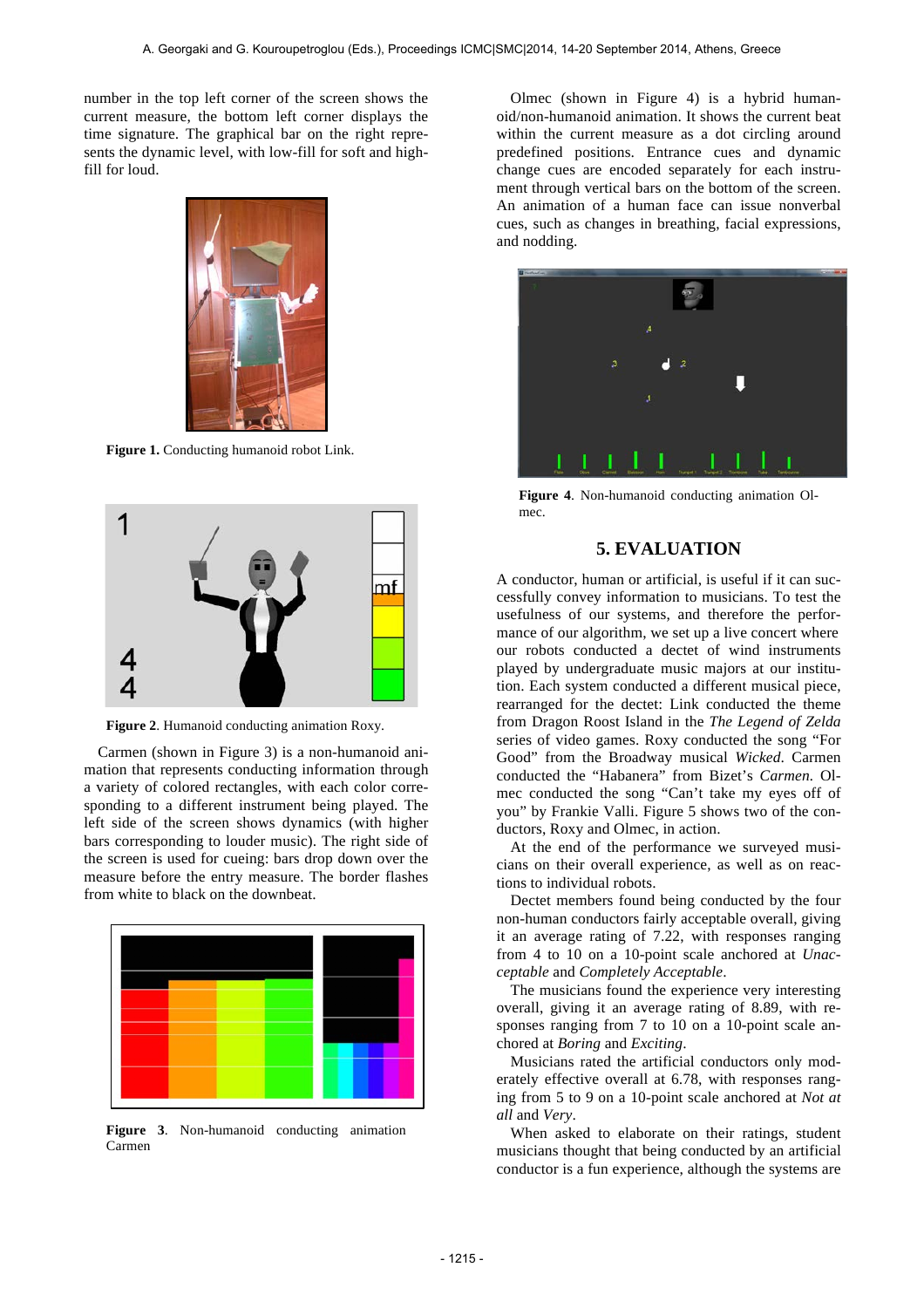hard to work with, and miss some of the aspects of a human conductor.

Musicians also rated the conductor systems separately. All four conductor systems (listed in order below) averaged 6.9 or above on User Friendliness:

- 1. Olmec 8.78
- 2. Roxy 8.44
- 3. Carmen 8.33
- 4. Link 6.9

All four conductor systems (listed in order below) averaged 7.9 or above on Creativity.

- 1. Roxy 9.00
- 2. Olmec 8.67
- 3. Link 8.22
- 4. Carmen 7.9





**Figure 5**. Two artificial conductors conducting a dectet of human musicians. Top: humanoid robot Link. Bottom: Non-humanoid animation Olmec.

# **6. CONCLUSIONS AND FUTURE WORK**

In this paper we presented four artificial conductors, ranging from a humanoid robot through humanoid animation to non-humanoid animations, that conducted a small orchestra. Previous instances of conducting robots worked by prerecording the entire performance and requiring reprogramming for each new musical piece. Our systems use a parsing algorithm that we devised that allows them to conduct in real time any composition whose sheet music is available in MIDI format. The algorithm can extract information pertaining to tempo, dynamics, and entrance cueing, which

can then be used to generate and perform appropriate conducting gestures.

All systems were successful in conducting a dectet composed of student musicians playing wind instruments. The musicians characterized the experience as very interesting overall (and admittedly their young age may have contributed to their openness). They found that the information conveyed by the artificial conductor was correct, and they were able to follow it with a little bit of practice. However, they rated the overall conducting performance as only moderately effective. This is understandable due to the lack of emotion and feedback of the system.

These artificial conductors represent an important first step towards robotic conductors that can have fully autonomous performances. Future work includes adding listening capabilities that would allow the system to provide real-time feedback to musicians, and the use of a different encoding for sheet music that would allow for easy representation of articulation and rest periods. The use of a commercially available humanoid robot would allow us to generate more humanlike motions and concentrate on the musical aspects of the problem.

### **Acknowledgments**

The authors would like to thank colleagues Chris Ault and Yunfeng Wang for their invaluable contributions to the robots and animations, as well as the students of the *Conducting Robots* class. This work has been supported in part by National Science Foundation grant #0855973.

# **7. REFERENCES**

- [1] M. V. Mathews, "The Conductor Program and Mechanical Baton," *Current Directions in Computer Music Research*. MIT Press, Cambridge, 1991.
- [2] T. Marrin, "Possibilies for the digital baton as a general-purpose gestural interface," in *Proc. ACM CHI Conference on Human Factors in Computing Systems*, Atlanta, GA, 1997, pp 311–312.
- [3] U. Satoshi and M. Yasunori, "A conducting recognition system on the model of musicians' process," *J. Acoustical Society of Japan*, 1998.
- [4] D. Murphy, T. H. Andersen, and K. Jensen, "Conducting audio files via computer vision," *Proc. of the Gesture Workshop*, Genova, 2003.
- [5] T. Ilmonen, "The virtual orchestra performance," in *Proc. ACM CHI Conference on Human Factors in Computing Systems*, The Hague, Netherlands, 2000.
- [6] E. Lee, T.M. Nakra, and J. Borchers, "You're the Conductor: A Realistic Interactive Conducting System for Children," *Proc. NIME International*